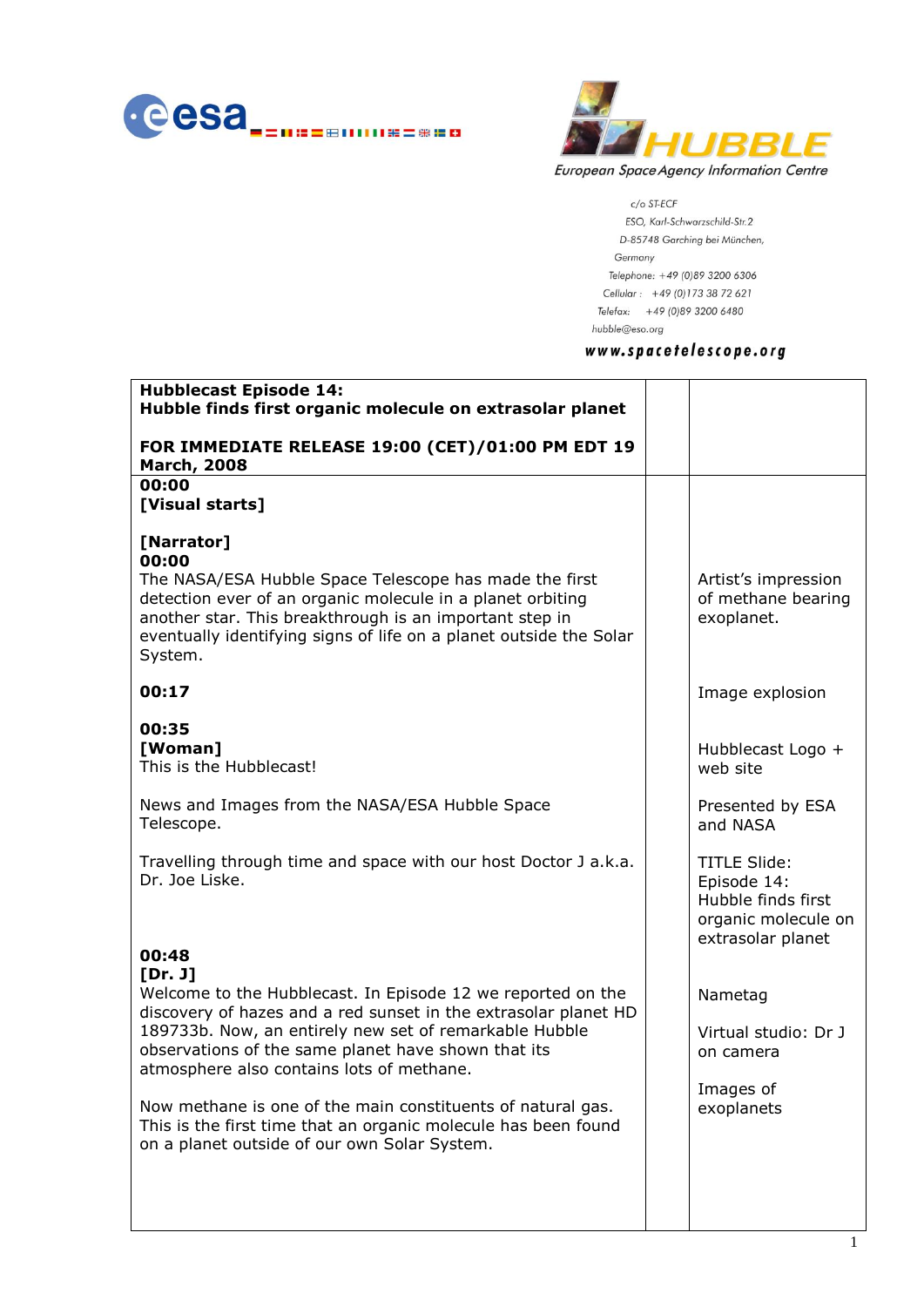| 01:23<br>[Narrator]<br>HD 189733b is located 63 light-years away in the constellation<br>of Vulpecula, the Little Fox. This planet is so massive and so<br>hot it is considered to be an unlikely host for life. It is a "hot<br>Jupiter"-type extrasolar planet and is so close to its parent star<br>that it only takes just over two days to complete an orbit.<br>The discovery comes after extensive observations made in May<br>2007 with Hubble's Near Infrared Camera and Multi-Object<br>Spectrometer. It also confirms the existence of water<br>molecules in the planet's atmosphere, a discovery made<br>originally by NASA's Spitzer Space Telescope in 2007. | Zooming to HD<br>189733              |
|----------------------------------------------------------------------------------------------------------------------------------------------------------------------------------------------------------------------------------------------------------------------------------------------------------------------------------------------------------------------------------------------------------------------------------------------------------------------------------------------------------------------------------------------------------------------------------------------------------------------------------------------------------------------------|--------------------------------------|
| 02:10<br>[Dr. J]<br>Under the right circumstances methane can play a key role in<br>prebiotic chemistry - the chemical reactions that are necessary<br>to form life as we know it.                                                                                                                                                                                                                                                                                                                                                                                                                                                                                         | Dr. J in a landscape.<br>Close-up on |
| On Earth, methane, which consists of hydrogen and carbon,<br>can be produced by lots of different things. From manmade<br>sources, such as wasteland fields or as a by-product of energy<br>generation, to natural sources such as termites, the oceans<br>wetland environments, as well as livestock.                                                                                                                                                                                                                                                                                                                                                                     | extrasolar planet                    |
| BUT the temperature in the atmosphere of this gaseous planet<br>is a scorching 900 degrees Celsius, and so it's absolutely<br>impossible for life as we know it can exist there. In other<br>words, it's pretty unlikely that there are cows on this planet.<br>Instead, the methane is probably produced by some complex<br>chemical process in an atmosphere that we don't yet fully<br>understand.                                                                                                                                                                                                                                                                      | Imaginary<br>extrasolar planets      |
| 03:06<br>[Narrator]<br>The new measurements are an important step towards our<br>ultimate goal of determining the conditions, such as<br>temperature, pressure, winds, clouds, and the chemistry on<br>planets where life could exist.                                                                                                                                                                                                                                                                                                                                                                                                                                     |                                      |
| 03:20<br>[Dr. J]<br>It's lucky alignment between the Earth, the extrasolar planet<br>and its parent star that makes this work possible. When the<br>planet moves in front of the star as from Earth, then some<br>small fraction of the light from the star has to pass through the<br>atmosphere of the planet before being captured by Hubble.                                                                                                                                                                                                                                                                                                                           | Planet transiting the<br>parent star |
| Now in this way, the chemicals in the atmosphere of the planet<br>can stamp their unique fingerprints onto the light. And<br>astronomers can then see this fingerprints in the spectrum of<br>the star.                                                                                                                                                                                                                                                                                                                                                                                                                                                                    |                                      |
|                                                                                                                                                                                                                                                                                                                                                                                                                                                                                                                                                                                                                                                                            |                                      |